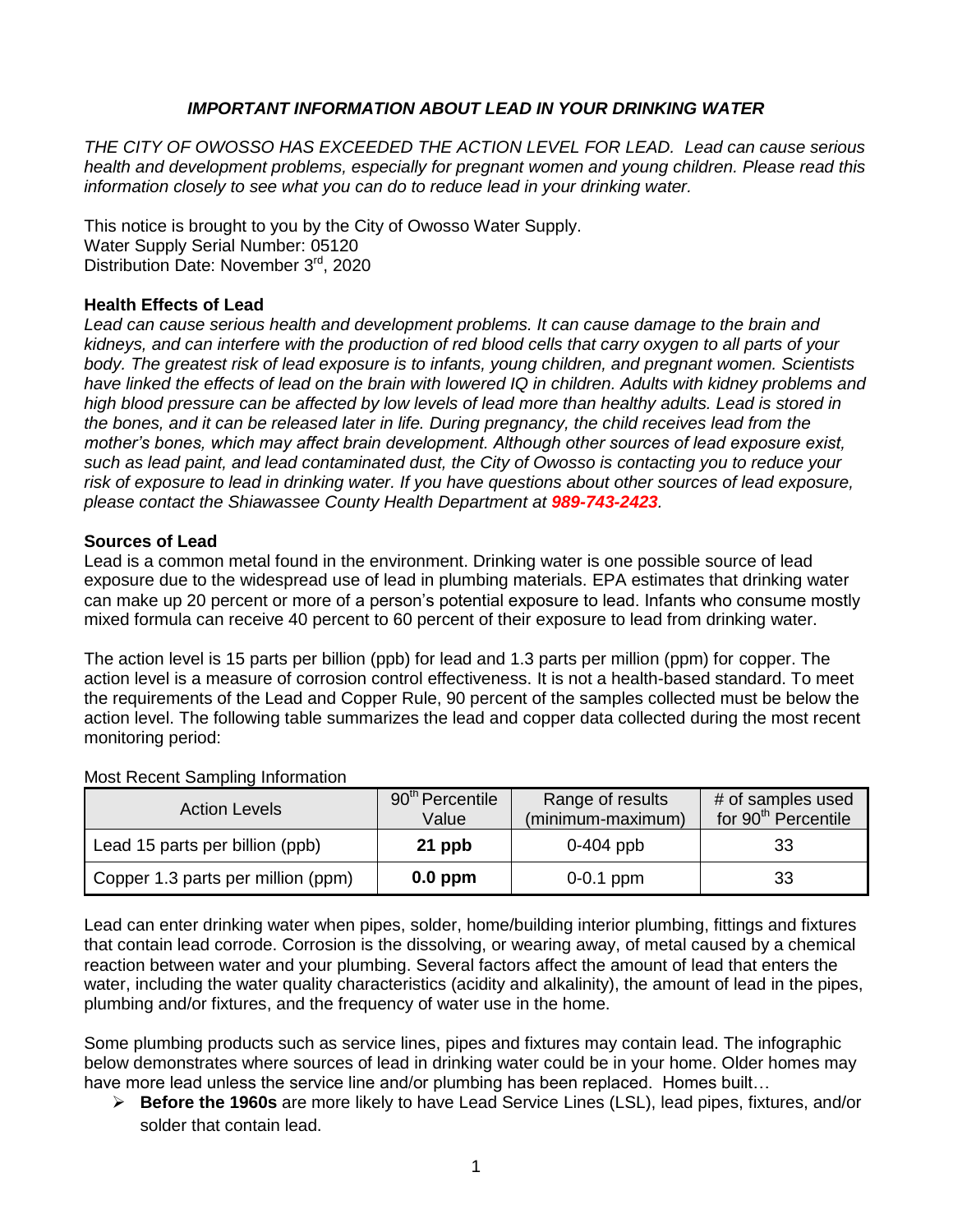- **Before 1988** are likely to have fixtures and/or solder that contains lead.
- **Between 1996 and 2014** are likely to have fixtures that contain up to eight percent lead but were labelled "lead-free."
- **In 2014 or later** still have potential lead exposure. "Lead free" was redefined to reduce lead content to a maximum of 0.25 percent lead in fixtures and fittings. Fixtures that are certified to meet NSF Standard 61 meet this more restrictive definition of "lead free."

Leaded solder and leaded fittings and fixtures are still available in stores to use for non-drinking water applications. Be careful to select the appropriate products for repairing or replacing drinking water plumbing in your home.

Galvanized plumbing can be a potential source of lead. Galvanized plumbing can absorb lead from upstream sources like a lead service line. Even after the lead service line has been removed, galvanized plumbing can continue to release lead into drinking water over time. Homes that are served by a lead service line should consider replacing galvanized plumbing inside the home.

Drinking water is only one source of lead exposure. Other common sources of lead exposure are leadbased paint, and lead-contaminated dust or soil. Because lead can be carried on hands, clothing, and/or shoes, sources of exposure to lead can include the workplace and certain hobbies. Wash your children's hands and toys often as they can come in contact with dirt and dust containing lead. In addition, lead can be found in certain types of pottery, pewter, food, and cosmetics. If you have questions about other sources of lead exposure, please contact the Shiawassee County Health Department at **989-743-2423**.

## **Particulate Lead**

Lead results can vary between tests. A single test result is not a reliable indicator of drinking water safety. Two different types of lead can be present in drinking water, soluble lead and particulate lead. Soluble lead is lead that dissolves because of a chemical reaction between water and plumbing that contains lead. Particulate lead is dislodged scale and sediment released into the water from the sides of the plumbing and can vary greatly between samples. Disturbances, such as replacing a water meter, construction and excavation activities, or home plumbing repairs can cause particulates to shake free from inside pipes and plumbing. Particulate lead is a concern because the lead content can be very high. Lead particulate could be present in a single glass of water, but not present in water sampled just before or after. During construction, monthly aerator cleaning and using a filter certified to reduce lead are recommended to reduce particulate lead exposure.

#### **Check whether your home has a lead service line.**

Homes with lead service lines have an increased risk of having high lead levels in drinking water. Please contact the City of Owosso at **989-725-0545** for more information about your home's service line.

# **Steps You Can Take to Reduce Your Exposure to Lead in Your Water**

1. *Run your water to flush out lead.* The more time water has been sitting in your home's pipes, the more lead it may contain. Therefore, if your water has not been used for several hours, run the water before using it for drinking or cooking. This flushes lead-containing water from the pipes.

- If you **do not** have a lead service line, run the water for 30 seconds to two minutes, or until it becomes cold or reaches a steady temperature.
- If you **do** have a lead service line, run the water for at least five minutes to flush water from both the interior building plumbing and the lead service line.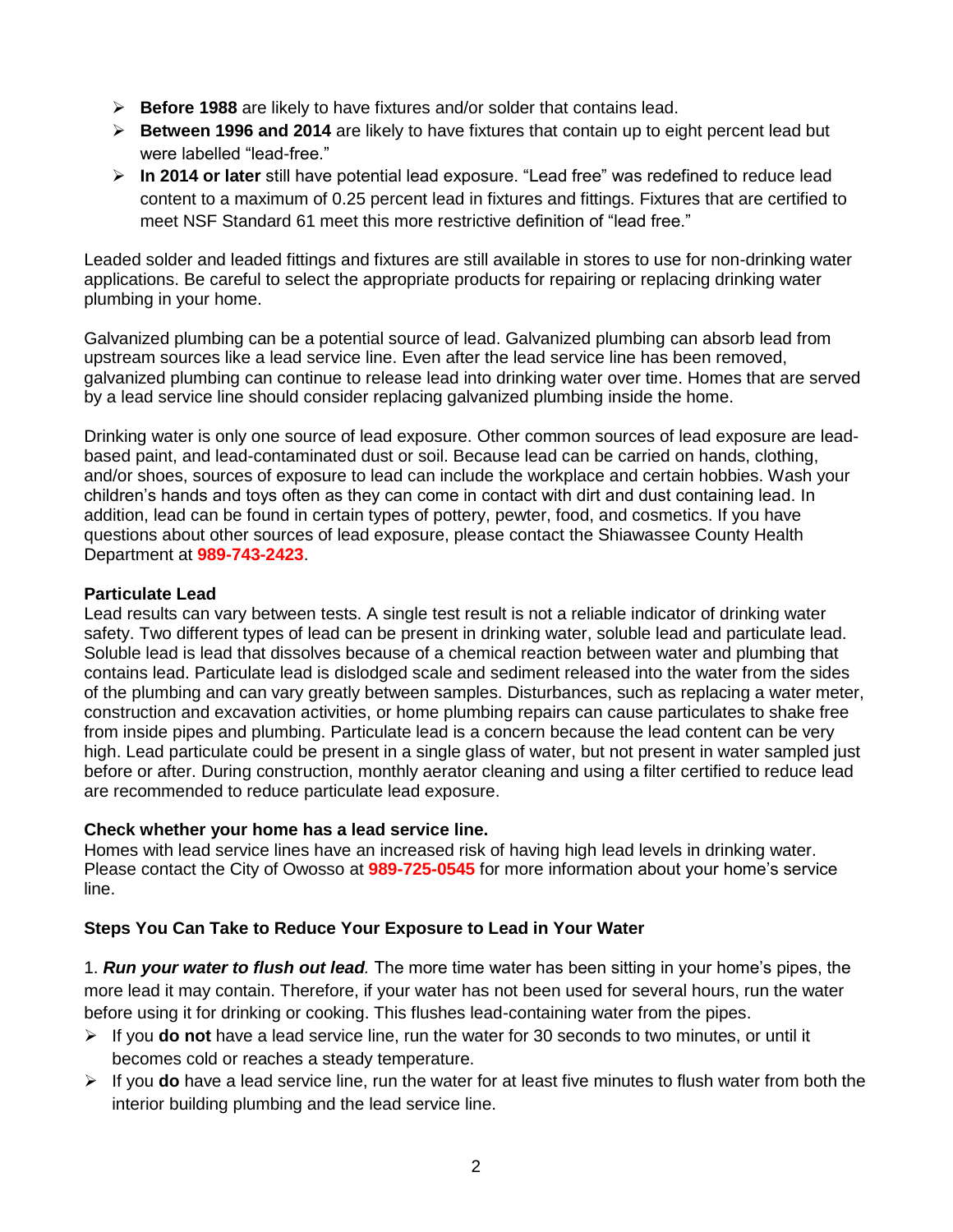Additional flushing may be required for homes that have been vacant or have a longer service line. Your water utility can help you determine if longer flushing times are needed.

2. *Use cold water for drinking and cooking.* Do not cook with or drink water from the hot water tap; lead dissolves more easily into hot water.

*3. Use cold water for preparing baby formula.* Do not use water from the hot water tap to make baby formula. If you have a lead service line, consider using bottled water or a filter certified to reduce lead to prepare baby formula.

4. *Do not boil water to remove lead.* Boiling water will not reduce lead levels.

5. **Consider** *using a filter to reduce lead in drinking water.* Public health recommends that any



System Tested and Certified by System Tested and Certified by<br>NSF International against NSF/<br>ANSI Standard 53 for the ANSI Standard 53 for the reduction of Lead.

household with a child or pregnant woman use a certified lead filter to reduce lead from their drinking water. Look for filters that are tested and certified to NSF/ANSI Standard 53 for lead reduction. Some filter options include a pour-through pitcher or faucet-mount

systems. If the label does not specifically mention lead reduction, check the Performance Data Sheet included with the device. Be sure to maintain and replace the filter device in accordance with the manufacturer's instructions to protect water quality. The Michigan Health & Human Services (MHHS) is providing free lead reducing filters if your household has a child or pregnant woman and are not able to afford the cost of a lead filter. You may obtain a free filter by filling out a simple form available at the City Hall front desk during normal working hours.

*6. Consider purchasing bottled water*. The Food and Drug Administration (FDA) regulates bottled water. The bottled water standard for lead is 5 ppb.

7. *Get your child tested.* Contact your local health department or healthcare provider to find out how you can get your child tested for lead if you are concerned about exposure. Contact the Shiawassee County Health Department at **989-743-2423**.

8. *Identify older plumbing fixtures that likely contain lead.* Older faucets, fittings, and valves sold before 2014 may contain higher levels of lead, even if marked "lead-free." Faucets, fittings, and valves sold after January 2014 are required to meet a more restrictive "lead-free" definition but may still contain up to 0.25 percent lead. When purchasing new plumbing materials, it is important to look for materials that are certified to meet NSF standard 61. The EPA prepared an 8-page brochure that explains the various markings that can indicate that materials meet the new "lead free" definition: [https://nepis.epa.gov/Exe/ZyPDF.cgi?Dockey=P100LVYK.txt.](https://nepis.epa.gov/Exe/ZyPDF.cgi?Dockey=P100LVYK.txt)

9. *Clean your aerator.* The aerator on the end of your faucet is a screen that will catch debris. This debris could include particulate lead. The aerator should be removed at least every six months to rinse out any debris.

10. *Test your water for lead.* Call us at **989-725-0545** to find out what type of lead and copper test is recommended for a specific address. The City provides free lead and copper testing only for a limited number of qualified residential sites that agree to participate in the state approved sample program for lead and copper testing. We always recommend using the State Lab in Lansing for certified test results. For customers who want their water tested, who are not registered for the state approved sites for the sampling program, the cost for this sampling and testing is \$30.00 or \$60.00 based on the type of test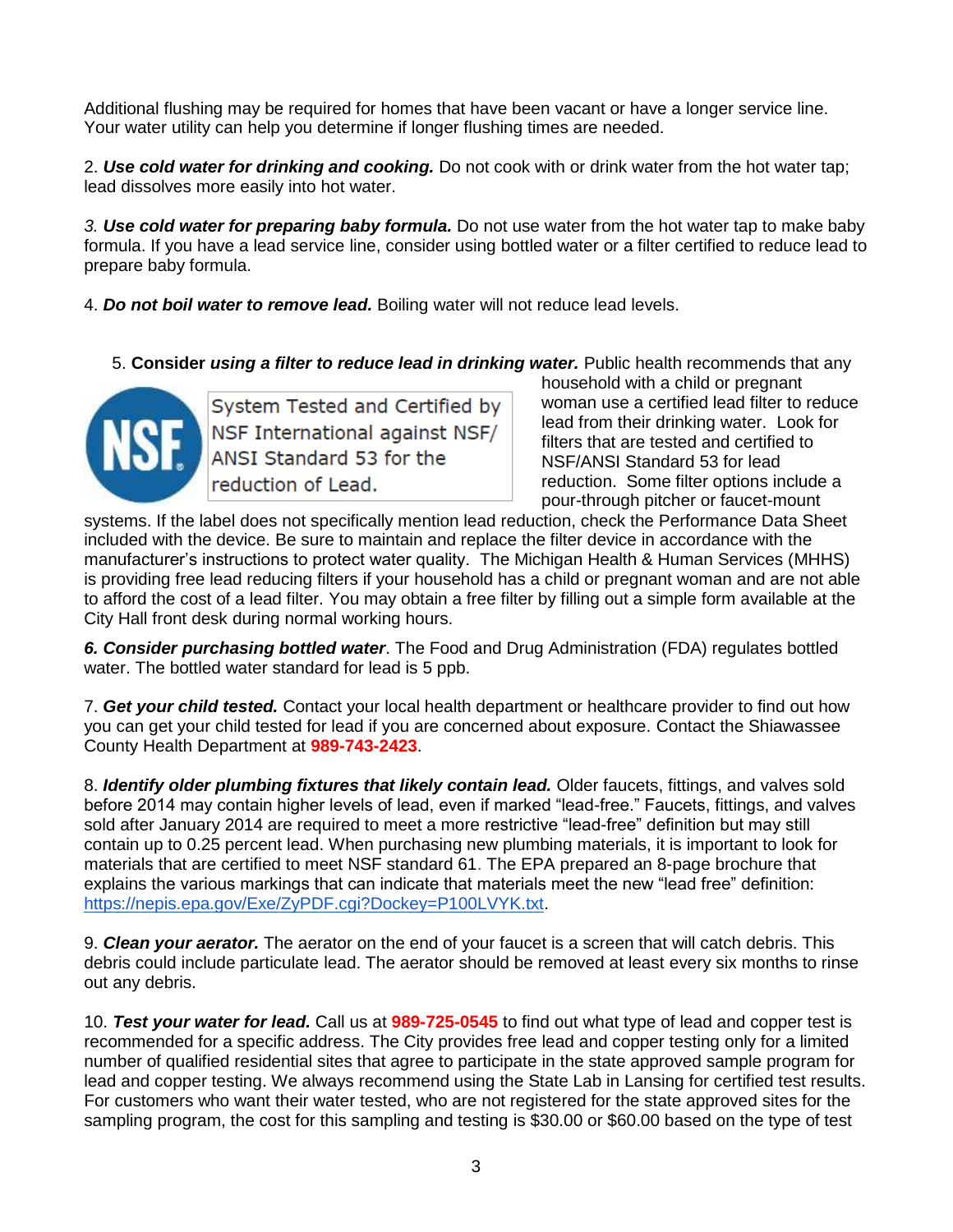the state requires at a specific location. Payment for this test can be made at the Water Billing Desk at City Hall. The City will also provide front door sample bottle drop-offs and pickups with instructions and we take care of the paperwork and mailing to the Lab.

#### **What Happened? What is Being Done?**

The Michigan Safe Drinking Water Act has changed to better protect your health. New water sampling rules have been added to better detect possible lead in your drinking water. These changes not only require additional sampling, but modify the sampling method for communities with lead service lines.

This summer, the City collected samples from 33 homes. Five of the homes were above the Action Level (AL) for lead. The "Action Level" is not a health-based standard, but it is a level that triggers additional actions including, but not limited to, increased investigative sampling of water quality and educational outreach to customers. This is NOT a violation of the Michigan Safe Drinking Water Act.

Beginning in 2021 the City will collect lead and copper samples every six months from 60 locations and will review the results to determine where corrective actions are necessary.

#### **The City of Owosso Water Supply does not contain lead in its water source or in its treated water. However, lead can enter the drinking water when it is in contact with service lines, pipes, solder, home/building interior plumbing, fittings and fixtures that contain lead.**

The City of Owosso has actively pursued the replacement of lead and galvanized water service lines in the community. However, the City has now accelerated this program through state of Michigan grants and loans, and other municipal funding. This work will be accomplished through the following initiatives:

- 1. In conjunction with street construction and/or isolated water main replacement projects.
- 2. Approved reimbursements from private contractor service line replacements.
- 3. Planned replacements at locations that exceed lead AL parameters, and where lead or galvanized water service lines exist.
- 4. Effective 2021 the State mandates Michigan communities to replace Lead Service Lines (LSL) at an average of 5% of the total number identified per year until 100% removed.

If you think you may have a lead water service line, please contact the City Of Owosso via e-mail, at [safewater@ci.owosso.mi.us](mailto:wyman.brown@ci.owosso.mi.us) or regular mail, to Lead Service Lines 301 W. Main St. Owosso, MI 48867. Please include best time to reach you, and your contact information.

#### **For More Information**

*Call us at* **989-725-0545** *or visit our website at<http://www.ci.owosso.mi.us/> or [www.michigan.gov/deqleadpublicadvisory.](http://www.michigan.gov/deqleadpublicadvisory) For more information on reducing lead exposure around your home/building and the health effects of lead, visit EPA's Web site at [www.epa.gov/lead,](http://www.epa.gov/lead) call the National Lead Information Center at 800-424-LEAD, or contact your healthcare provider.*